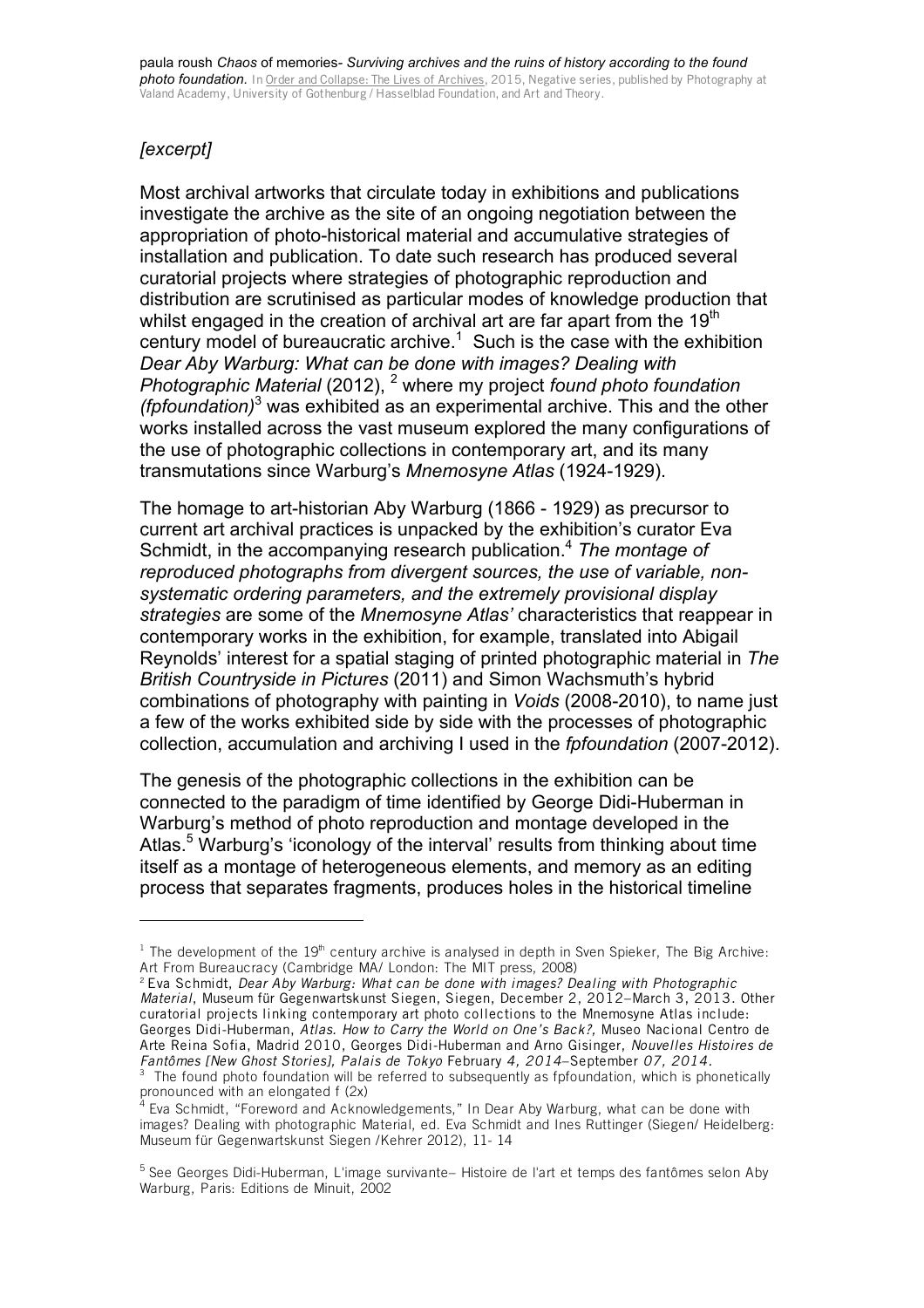and field intervals. It is then a question of selection, of movement between storage (the archive) and presentation (the atlas), as theorist Ludwig Seyfarth wrote: 'The artists of the exhibition *Dear Aby Warburg* are collectors of images; their artistic individuality consists less in a style or gesture than in the specific manner in which they...also physically open up new spaces for thinking between the images- something begun with Warburg when he started to pin photos to canvasses." <sup>6</sup> In the case of my photographic collections, many of which were found in portuguese second hand markets - "…It is usually impossible to trace the provenance of these photographs [referred] to as 'orphans'... They have become homeless, but nonetheless tell something like a private subterranean history of the time spent under a dictatorship. $^{7}$  there is an additional ethnographic potential, a relation to the real through documentary and fiction that opens up different ways of representing culture.

Due to my origins in a southern-european country, at the periphery of the art world canon, it is useful to extend here a reference to Catherine Russell's study of 'experimental ethnographies,' practiced by artists whose works reflect on their cultures of origin. The editing of used, fragmented, even corrupted found imagery in collage, montage or archival practice creates "an aesthetic of ruins; its intertextuality is always an allegory of history, a montage of memory traces by which the artist engages with the past through recall, retrieving and recycling." <sup>8</sup> Whilst the author's main concern is with foundfootage, she extends her argument to found photography. Additionally, when living away from one's country of origin, as it is in my case, the identity constructed with found images borders into that of an auto-ethnography. In this 'journey of the self,' the condition of being an orphan and homeless is in fact appropriated as the hallmark both of the *fpfoundation*'s collection and my own (photo)biography.

## chaos of memories

 

*A propos*, let me briefly sketch for you the memory trauma at the root of the fpfoundation's collection. Born and raised in Lisbon I moved to the United States in the 1990s with a fulbright grant to research photo art therapy in the context of post-graduate studies. Without my mother's knowledge I brought with me a large selection of our family albums. My reasons may have been multiple and at a very rational level, I planned to use it for photo therapy work; but I also believe now there may have been other reasons that propelled my clandestine gesture of sneaking out of my home the only available evidence of its familial existence. Whilst in New York, I had to change residence and in that move I lost those photographs. I tried everything to retrive them, from repeatedly tracing my steps back to what I could remember to be the last

 $6$  Ludwig Seyfarth, "Space for thinking between the images: on the genesis of the 'photographic collection' as an artistic genre." In Dear Aby Warburg, what can be done with images? Dealing with photographic Material, 33.

 $^7$  ibid

<sup>&</sup>lt;sup>8</sup> Catherine Russell, Experimental ethnography The work of film in the age of video (Durham / London: Duke University Press, 1999), p. 238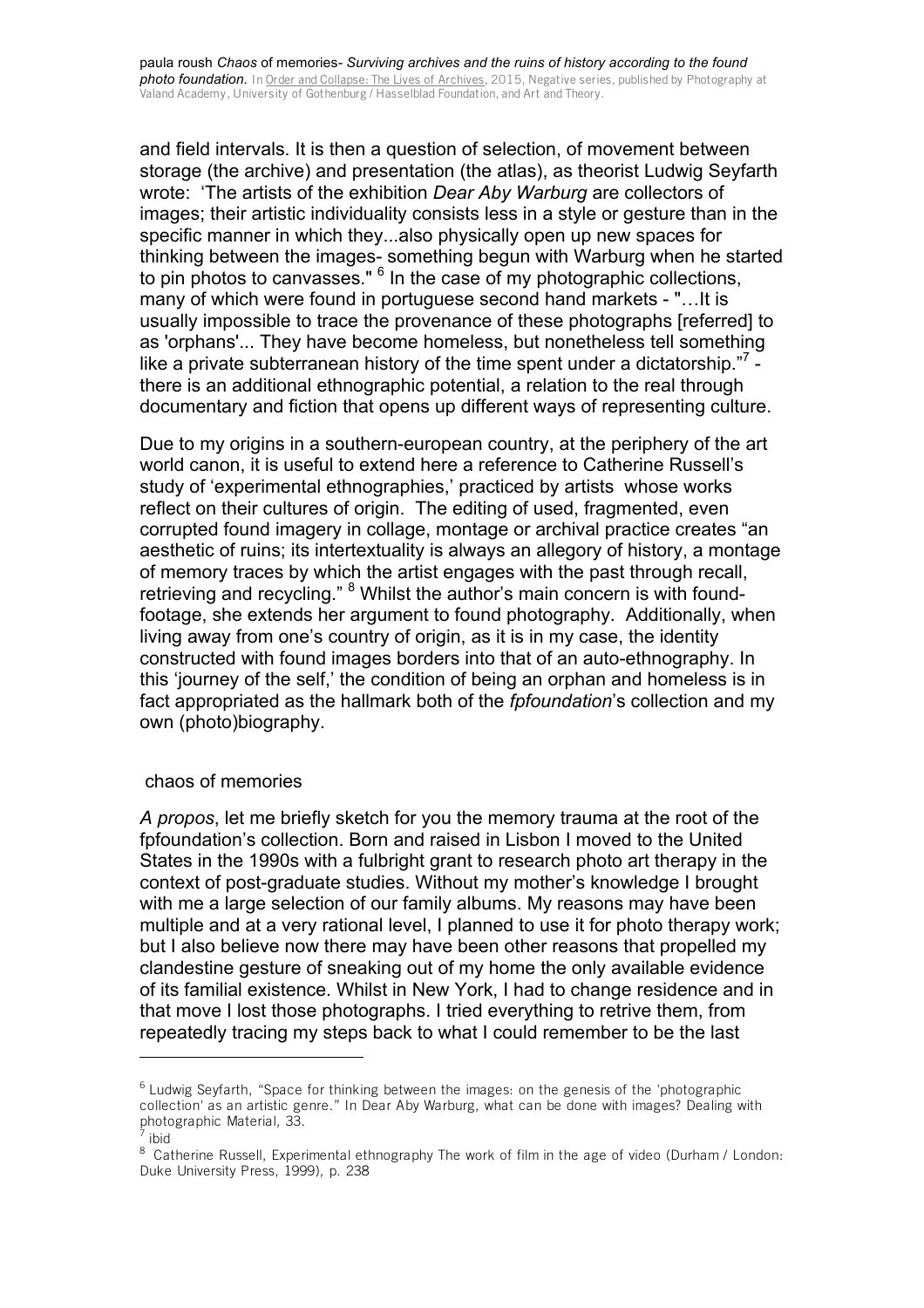paula roush *Chaos* of memories*- Surviving archives and the ruins of history according to the found photo foundation.* In Order and Collapse: The Lives of Archives, 2015, Negative series, published by Photography at Valand Academy, University of Gothenburg / Hasselblad Foundation, and Art and Theory.

assemblage of boxes, posed on the floor, waiting to be moved out of the house, to submitting myself to hypnotherapy. It was a journey of selfdiscovery, where I learnt that memory is a place to research and explore but nothing I did helped me to recall the events leading to the albums' disappearance.

The photographs' loss was very distressing and I lived it as an erasure of my own childhood. As if my identity and memories of growing up, of having a father and a mother, and later being part of an enlarged community were stored and articulated on these. Without them, I was left with no lineage, a nobody's daughter with no country and no home to return to. I was left with a gap in my biography. But the lost photographs instead of confining me to exile, became a potential site to create, to fulfill with other people's childhoods, and return to with fragments of others' lives. Sven Spieker's assertion translates the paradox: "Archives do not simply reconnect us with what we have lost; instead they remind us…of what we have never possessed in the first place." <sup>9</sup> The mnemonic method I adopted resembled that of the amateur collector, building an archive of anonymous, dispossessed, ghostly photographs. Legally, these are known as orphan photographs, as they have lost their genealogy or ownership. There are multiple reasons these photos might have become orphan: they may have been lost, stolen, they may have been abandoned following the death of their owners, or they may have simply ceased to be useful and thrown in the garbage, from which they may have been rescued and put back in the market. Whatever their backstories, they've provided me with a method to retroactively recapture my past and that of my country.

The *fpfoundation* grew thus as a framework for experimental archival practices, interested in the relationship between photography and memory. Its mission eventually developed into the 'rescue of work produced by professional, amateur, and anonymous photographers found throughout the world,' and represents now a vast collection of found photography. The fpfoundation's status as an artist-led initiative is similar to other archival projects I developed throughout the years, to open up platforms for independent, self-sustainable collaborative projects. One of these, under the acronym msdm<sup>10</sup> became the umbrella moniker for all my projects of 'mobile strategies of display and mediation,' which the *fpfoundation* belongs to.

Without an established agenda or a systematic program to enable independent fundraising and sustain a policy of acquisitions, publications and exhibitions, the fpfoundation has advanced in an opportunistic and parasitic way, in response to my own life-art practice. In terms of acquisitions, these result from my regular travel between London and Lisbon, and so there is a focus in photographic objects that were found and acquired in flea markets and car boot sales from Portugal and the UK. In addition, my determination not to miss a street market sale in every city I visit has added photos from all

<sup>&</sup>lt;sup>9</sup> Sven Spieker, The Big Archive: Art From Bureaucracy, 4.

<sup>&</sup>lt;sup>10</sup> See http://msdm.org.uk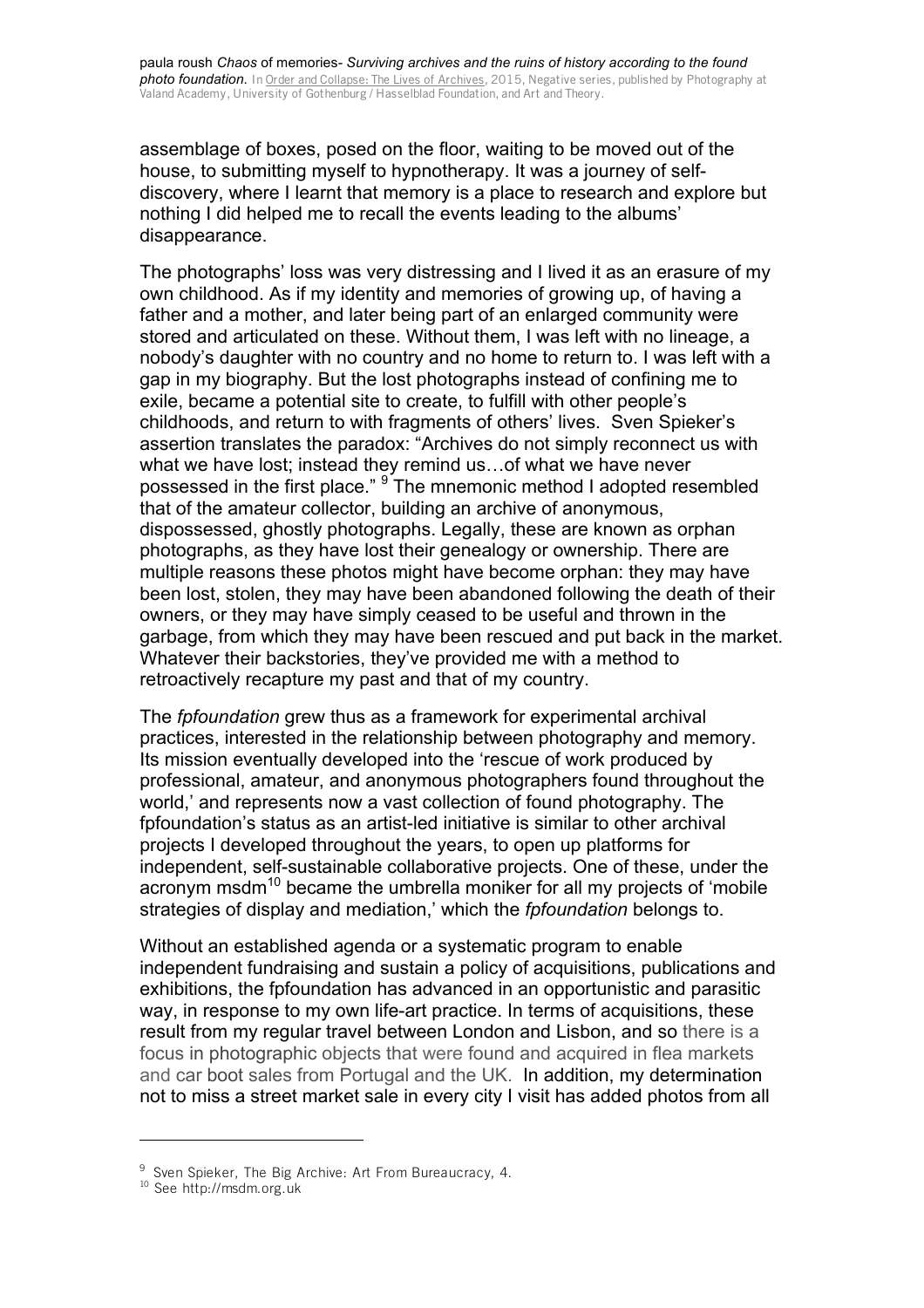over the world, with the add-on of occasional photographic items gleaned from the streets where I often find discarded and defaced photographs, sometimes in advanced state of decomposition waiting for my adoption.

## *experimental archives*

The *fpfoundation*'s contribution to *Dear Aby*… consisted in the recreation of a grass-roots archive, inspired by two queer and feminist archives I visited in London: The Hall-Carpenter Archives, an archive of boxes of material relating to lesbian, gay, bisexual and transgender activism in the UK, most of the material dated from after the publication of the Wolfenden report in  $1957<sup>11</sup>$ and the Feminist Library, an archive collection of Women's Liberation Movement literature, particularly second-wave materials dating from the late 1960s to the 1990s.<sup>12</sup> These are the kind of places where the boundaries between archives and everyday life are blurred, and is possible to find photo prints, slides, home made zines, underground alternative press and other subcultural objects, sometimes in piles and disordered accumulations. Ann Cvetkovich suggests we should turn to these vernacular archives for inspiration on how to proactively document our (in)visible lives and to queer official archives instead of resigning ourselves to a critique of the archive that posits it solely as the site of (our) historical absence. <sup>13</sup>

Supported by the means of production that enabled the *fpfoundation* to materialise itself in a wealthy public museum, I ordered ready-made metallic shelving units and archival cardboard boxes sourced from commercial providers. Inside were placed not just the *fpfoundation*'s raw material (its collection of found photographs, family albums, commercial photography, postcards, historical photobooks, printed ephemera, photo surveys, and photo instructional materials) but also the visual re-presentation and re-appropriation of this material in projects based in and around the collection since 2007.

I had been interested in editorial authoring of found photos, and the role and status of the editor as author when appropriating ready-made printed matter. When I started lecturing in photography in London, <sup>14</sup> I took the opportunity to run several workshops on indie publishing, the photobook and artists strategies with archives. I brought in the fpfoundation's collection and the photographic material was for the first time catalogued using informal archiving methods, provisional taxonomies, temporary groupings and series. Several photobookzines were then produced. I use this term to describe short-run, self-published, cheaply produced books, where the photographs

<sup>&</sup>lt;sup>11</sup> The Hall-Carpenter Archives is named after the authors Radclyffe Hall and Edward Carpenter, and was founded in 1980.See http://hallcarpenter.tripod.com/

 $12$  The Feminist Library was set up in 1975 and is run by a team of volunteers. See http://feministlibrary.co.uk/

<sup>13</sup> Ann Cvetkovich, "Queer Archival Futures: Case Study Los Angeles" In *On the subject of archives*, eds Marianne Hirsch and Diana Taylor, Vol 9 (1 and 2), 2012. See

http://hemisphericinstitute.org/hemi/en/e-misferica-91/cvetkovich

<sup>&</sup>lt;sup>14</sup> At the London South Bank University with the BA and MA Photography courses.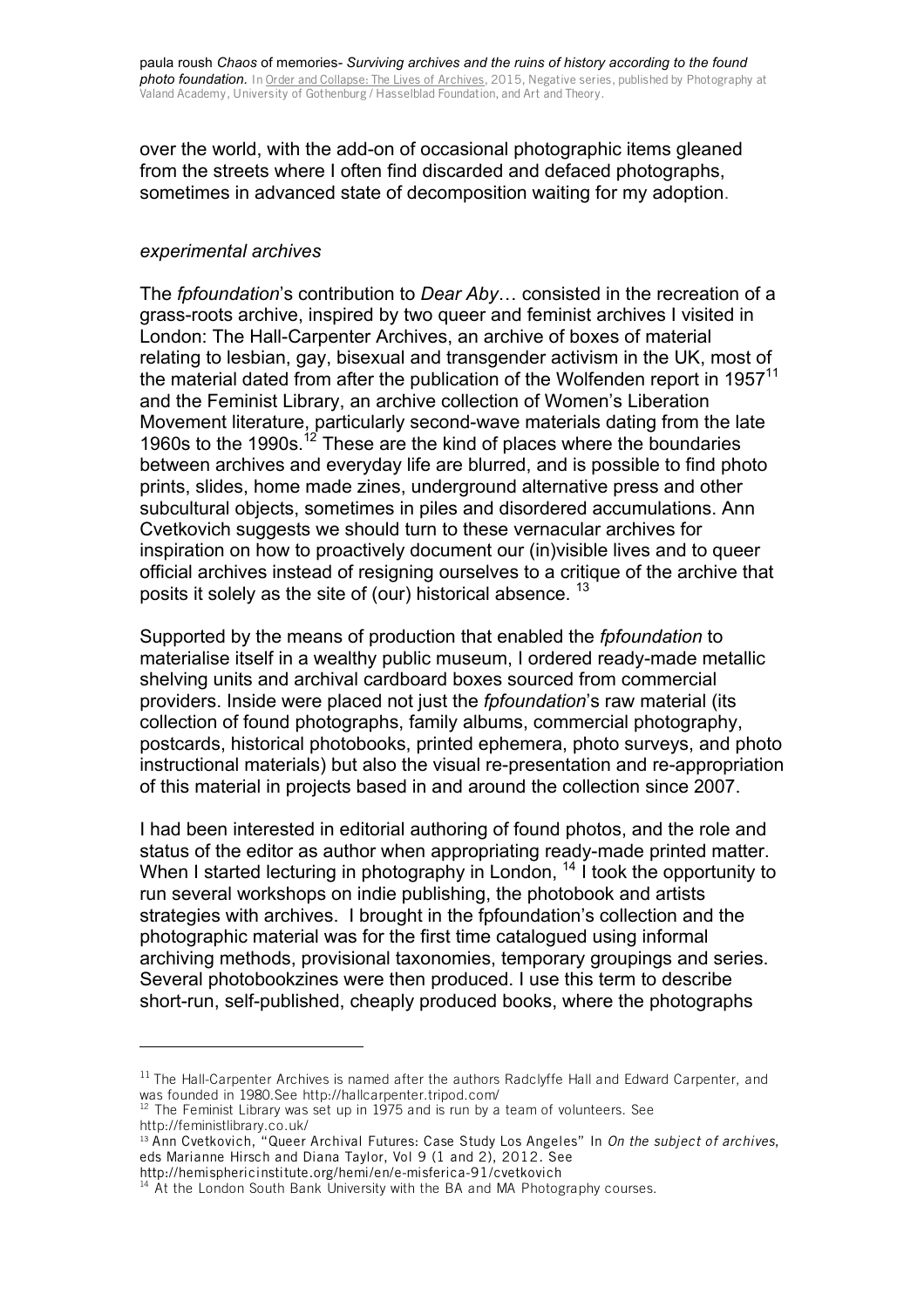are edited according to one selected topic, have an austere appearance of minimal design and layout often with one single photo per page and little textual narrative except for the indicative colophon.

An example of a work entirely sourced from the fpfoundations' photos is Andreas Obexer's photobookzine *Discipline* (2010), using portuguese found photographs from police and maritime academies. Other conceptual investigative methods of appropriation included the combination of a spanish family album and reenactment in Sara Soupdemots' *Never let me go* (2011), a photobook that resulted from a photo-therapy process realised with her grand aunt in the initial phase of alzheimer disease. These and many other photobookzines produced during the workshops along with the photo collections were shipped to the museum in Siegen where I came to organize them, with a cataloguing system that addressed the material characteristics of the photo objects whilst allowing a hands-on experience of the archive.

The taxonomies developed for Siegen included provisional references to fictive documents, queer affects, collage history and the contested space of the archive itself. The archiving order ignored the principle of provenance <sup>15</sup> generally used in institutional archives, opting instead for the introduction of chaos into the grid arrangement of the boxes. The viewers, invited to browse woudn't know what to except from labels such as: dust, excessive, embodied researcher, evidence, hairs, fictional identity, fingerprints, hannah höch / til brugman, instructions on how to survive the archive, lusciously tactile, matt and stupid, messiness, passing, photo re-enactment, prints in suitcase, strokable. Elucidating the use of experimental taxonomies, Tanja Verlak pointed out in the exhibition's publication: 'The *fpfoundation* can be read as an artistic experiment of twisting the document value of an archive beyond its proverbial linearity of causes and consequences. As the connection to the real is often lost, the project is above all a platform of invented spaces that suggests taxonomical methods of artistic research deep into generations and the unknown.'<sup>16</sup>

In addition to the provisionality of taxonomies, another strategy to keep the archive open has been the foregrounding of participatory tools. A workshop for Siegen-based artists-educators that were invited to bring their personal images archives for remix, was a critical opportunity to reflect on ethical as well as aesthetical aspects of working with collections of images. Quoting Eva Schmidt, again: *'How can photographic images thought lost – due to a lack of place or name– be re-found and made to speak to us again? The significance of a photographic image does not lie in the image itself; the decisive aspects* 

 $15$  Provenance is a fundamental principle of archives, referring to the individual, family, or organization that created or received the items in a collection. The principle of provenance or the *respect des fonds* dictates that records of different origins (provenance) be kept separate to preserve their context. See Richard Pearce Moses, *A Glossary of Archival and Records Terminology,* 2005, http://files.archivists.org/pubs/free/SAA-Glossary-2005.pdf

<sup>16</sup> Tanja Verlak, *An attempt at exhausting an archive /Found Photo Foundation*, In *Dear Aby Warburg,*  what can be done with images? Dealing with photographic Material, 278. The text is also part of newspaper published to be part of the installation: paula roush, *found photo foundation #1* (London: msdm publications, 2012)